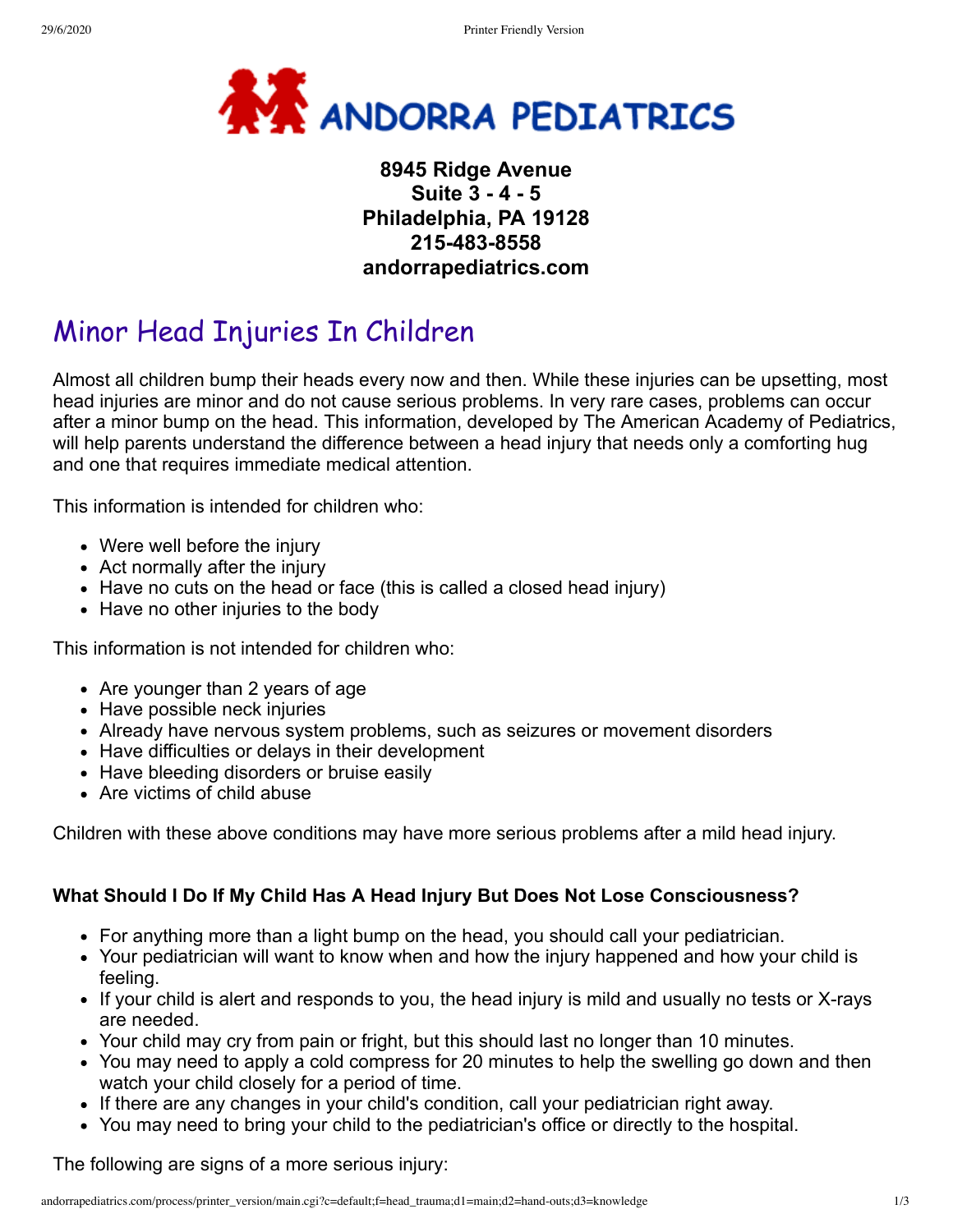- a constant headache that gets worse
- vomiting more than two times, clumsiness or difficulty walking
- difficulty waking up
- extreme irritability or other abnormal behavior
- dizziness that does not go away or happens repeatedly
- slurred speech
- oozing blood or watery fluid from the nose or ears
- unequal size of the pupils (the dark center part) of the eyes
- unusual paleness that lasts for more than an hour
- convulsions (seizures)

#### **What If My Child Loses Consciousness?**

If your child loses consciousness, call your pediatrician. Special tests may need to be done as soon as possible so that your pediatrician can find out how serious the injury is.

If the test results are normal, your pediatrician will want you to watch your child closely for a period of time. Your pediatrician will let you know if this can be done at home or in the hospital.

If you take your child home and her condition changes, call your pediatrician right away since more care may be needed.

### **What Kinds Of Test May Be Needed? Where Are They Done?**

A CAT scan is a special type of X-ray that takes a picture of the brain and the skull. It is painless. Not every hospital can do CAT scans. Your child may need to go to a hospital that can do the scan.

#### **What Is The Difference Between A Head X-Ray And CAT Scan?**

Head x-rays can show fractures (bone breaks) of the skull, but do not show if there is a brain injury.

CAT scans can show brain injury and may be helpful in deciding the seriousness of the injury. They can even show very minor injuries that may not need treatment.

#### **What Happens If The CAT Scan Or Head X-Ray Shows A Problem?**

More tests may be needed and your pediatrician may want a head injury specialist to examine your child.

#### **What Should I Do If My Child Needs To Be Observed At Home?**

You or another responsible adult should stay with your child for the first 24 hours and be ready to take your child back to the pediatrician or hospital if there is a problem. Your child may need to be watched carefully for a few days because there could be a delay in signs of a more serious injury.

It is okay for your child to go to sleep. However, your pediatrician may recommend that you check him or her every 2 to 3 hours to make sure he or she moves normally, wakes enough to recognize you, and responds to you.